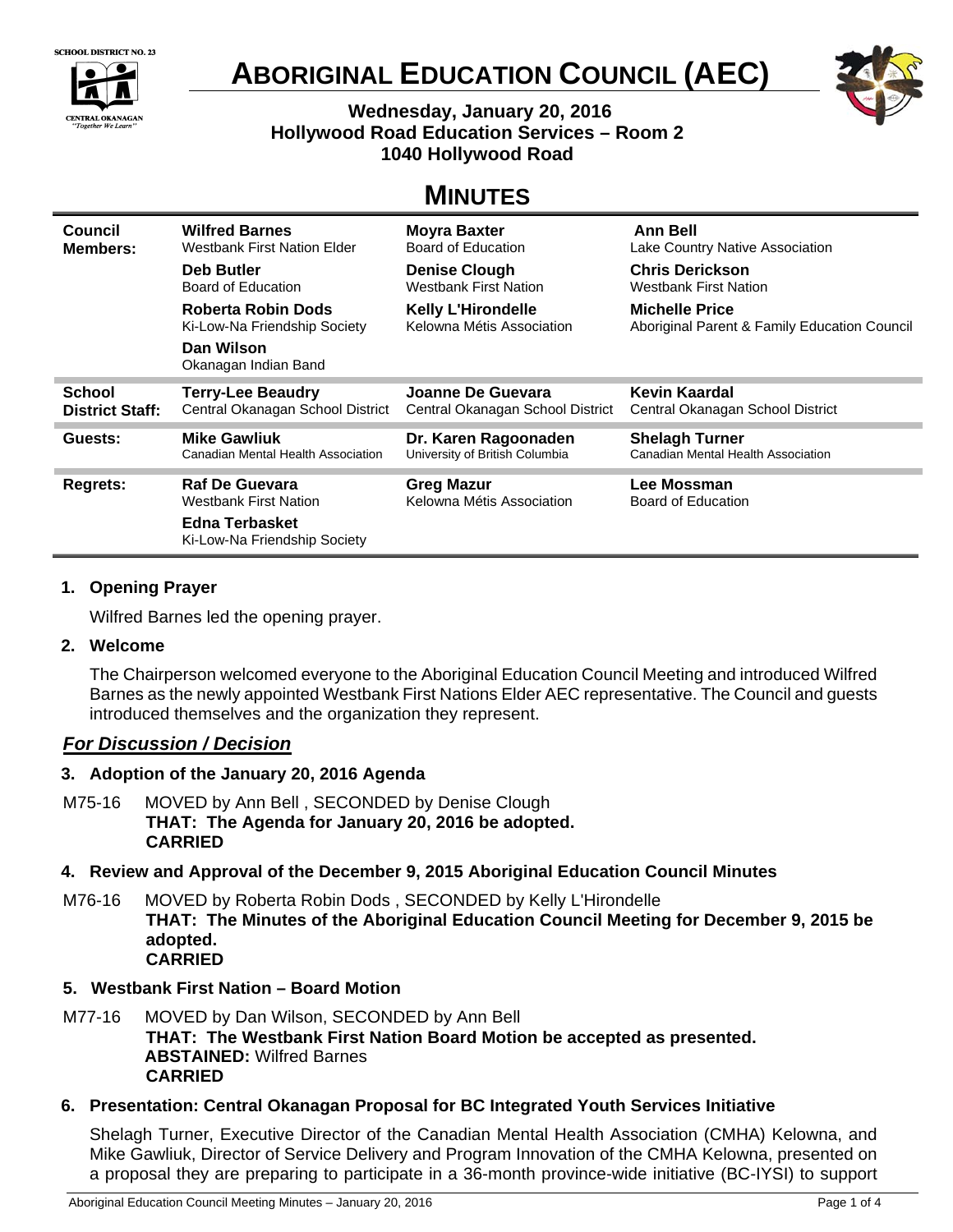youth and young adults aged 12-24 in the Central Okanagan. If successful, this initiative would provide easy access to integrated services including primary care, mental health, substance use, and social services for Central Okanagan children and families. The Canadian Mental Health Association Kelowna will prepare an Expression of Interest (EOI) submission by January 29, 2016. Up to three communities from each Health Authority that submit an EOI response will be selected to move to phase 2, which includes \$5,000 for convening, and creation of a full proposal.

The Aboriginal Education Council supported the concept of a BC Integrated Youth Services Initiative in the Central Okanagan and will provide a Letter of Support for the concept.

*ACTION ITEM: To write a Letter of Support for the concept of a BC Integrated Youth Services Initiative in the Central Okanagan. (Chris Derickson)* 

# **7. Review of Action Items**

**7.1** *ACTION ITEM: To provide the AEC with preliminary transition rates of Aboriginal students attending post-secondary schools for a future AEC meeting. (Joanne De Guevara)*

This Action Item will be discussed at the May 2016 AEC meeting.

*7.2 ACTION ITEM: To provide a re-appointment letter as required and to send the Letters of Reappointment to the Assistant Superintendent's office. (AEC)* 

This Action Item will be actioned as necessary by the Assistant Superintendent's office.

*7.3 ACTION ITEM: To provide the AEC with a breakdown of targeted funds allocated to cultural programs in classrooms at the next AEC budget meeting. (Joanne De Guevara)* 

This Action Item was discussed during the Budget Update.

*7.4 ACTION ITEM: To provide the AEC with a report on how the \$1,500 was utilized to support the Lake Country Nation Association's Youth Group Sessions. (Ann Bell)* 

This Action Item will be discussed at the May 2016 AEC meeting.

*7.5 ACTION ITEM: To provide the AEC with a breakdown of how many students represent each band at a future AEC meeting. (Joanne De Guevara)* 

The District Principal provided the AEC with the District's Summary of students with Aboriginal Ancestry.

*7.6 ACTION ITEM: To provide the AEC with a report on student trends at a future AEC meeting. (Joanne De Guevara)* 

The District Principal advised that student trends are included in the Aboriginal Education Program Annual Report.

*7.7 ACTION ITEM:* To send out copies of the First Peoples Principles of Learning poster to all Council members. (Michelle DesRochers)

Michelle provided copies of the First Peoples Principles of Learning.

*7.8 ACTION ITEM: To provide the Assistant Superintendent's office with any necessary contact information updates as soon as possible. (AEC)* 

The AEC was reminded to inform the Assistant Superintendent's office if their contact information requires updating.

## *New Business*

## **8. Aboriginal Worldviews and Perspectives in the Classroom – Moving Forward**

This agenda item was tabled as Elder Delphine Derickson was unable to attend the meeting.

## **9. District Principal's Administration Update**

# Staffing Update

The District Principal advised that there are currently forty Aboriginal Advocates. The Aboriginal Department has added an additional Advocate from January 2016 to June 2016 at George Elliot Secondary School.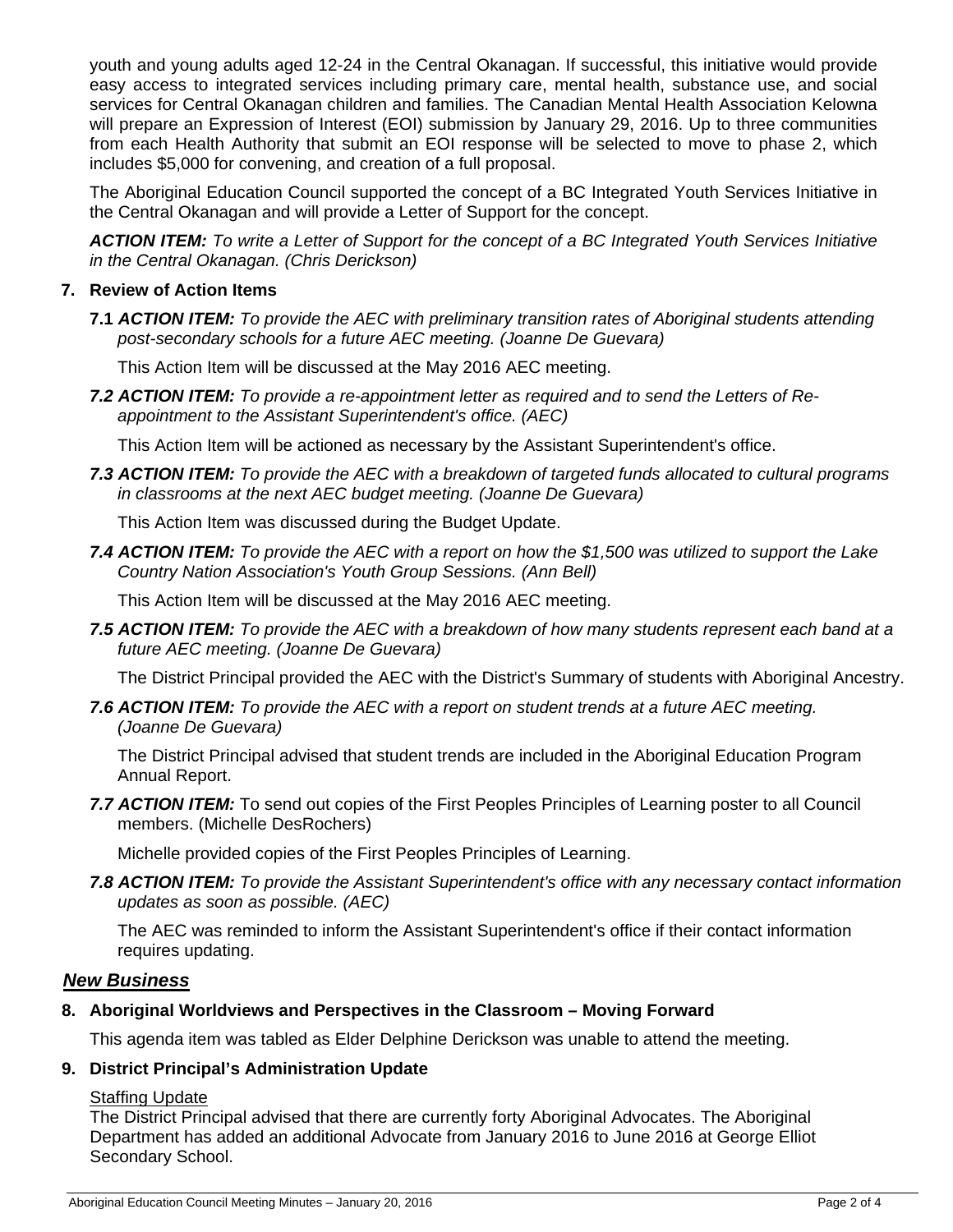The District Principal shared that the B.C. Human Rights Tribunal Exemptions for the Aboriginal Youth and Family Support Workers/Aboriginal Clinical Supervisor Positions were approved. The Aboriginal Clinical Supervisor position has been filled and the Aboriginal Youth and Family Support Worker position will be posted and filled as soon as possible.

## Upcoming Cultural and Language Events/Initiatives

The District Principal shared that the Primary Winter Gathering is happening from Wednesday, January 20, 2016 to Friday, January 22, 2016.

The District Principal advised that the District's Okanagan Language teacher is attending the Syilx Learning House to increase his proficiency and fluency. The Central Okanagan Teachers' Association is in support of this professional development opportunity.

### Professional Development – Update

The District Principal shared that Starleigh Grass will be a keynote speaker at the District's Non-Instructional Day on February 9, 2016. On the District's February 19th Professional Development day, the Aboriginal Department will be offering 3-4 Aboriginal Education Workshops, supporting the First Peoples Principles of Learning. The District Principal and the District's Aboriginal Resource Support Teacher K-12 are on a Provincial Working Committee, developing online resources which will be available to everyone in the province.

*Michelle Price arrived at 9:42 am.* 

### **10. Aboriginal Curricular Development**

This agenda item has been deferred to a future AEC meeting as Edna Terbasket was unable to attend the meeting.

#### *Kevin Kaardal arrived at 9:47 am.*

## **11. Aboriginal Education Council – Review of Mandate, Purpose, and Function** *(Attachment)*

The AEC affirmed the Aboriginal Education Council's Terms of Reference and requested to review the Aboriginal Education Advisory Committee's Terms of Reference at a future AEC meeting.

#### **12. Correspondence Protocols (i.e., AEC Letterhead)**

The AEC decided that the AEC should have personalized letterhead. The Assistant Superintendent's office will create AEC Letterhead.

*ACTION ITEM: To create AEC Letterhead to be used on all future Aboriginal Education Council outgoing correspondence. (Michelle DesRochers)* 

#### *Updates*

#### **1. Squamish 24-Hour Drum-a-Thon**

The Assistant Superintendent shared that the 'news maker' of the year in Squamish was the Squamish 24-hour drum-a-thon. The District Principal advised that the District's Drum-a-Thon date needs to be confirmed, but will advise the AEC once a date has been confirmed.

*AEC recessed at 10:08 am* 

## **Participation in Opening Ceremonies of the Primary Winter Gathering**

The AEC participated in the Opening Ceremonies of the Primary Winter Gathering.

*AEC reconvened at 10:43 am* 

# *New Business - Continued*

#### **13. Preliminary Budget Discussions**

#### Budget Update

The District Principal provided an update on the 2015/2016 school year budget. Since the positions for the Aboriginal Youth and Family Support Worker and Aboriginal Clinical Supervisor have not been